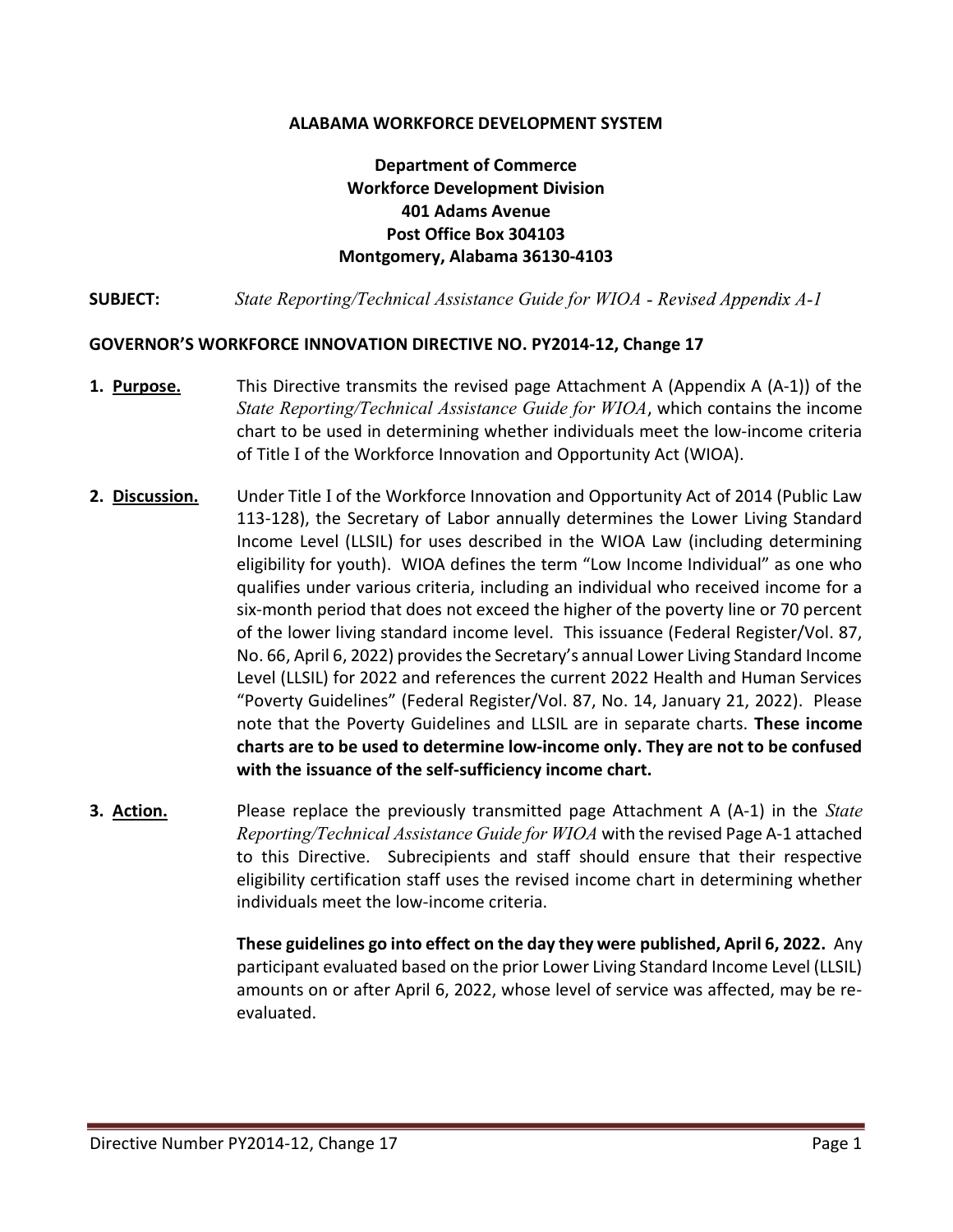4. Contact. Any questions regarding this Directive should be referred to Tammy Wilkinson, Workforce Development Division Director at 334-242-5300 or tammy.wilkinson@commerce.alabama.gov.

Tammy Wilkinson Tammy Wilkinson (Apr 18, 2022 08:06 CDT)

Tammy Wilkinson, Director **Date** Workforce Development Division Alabama Department of Commerce

04/18/2022

Attachment:

- Revised Page Attachment A (Appendix (A-1))